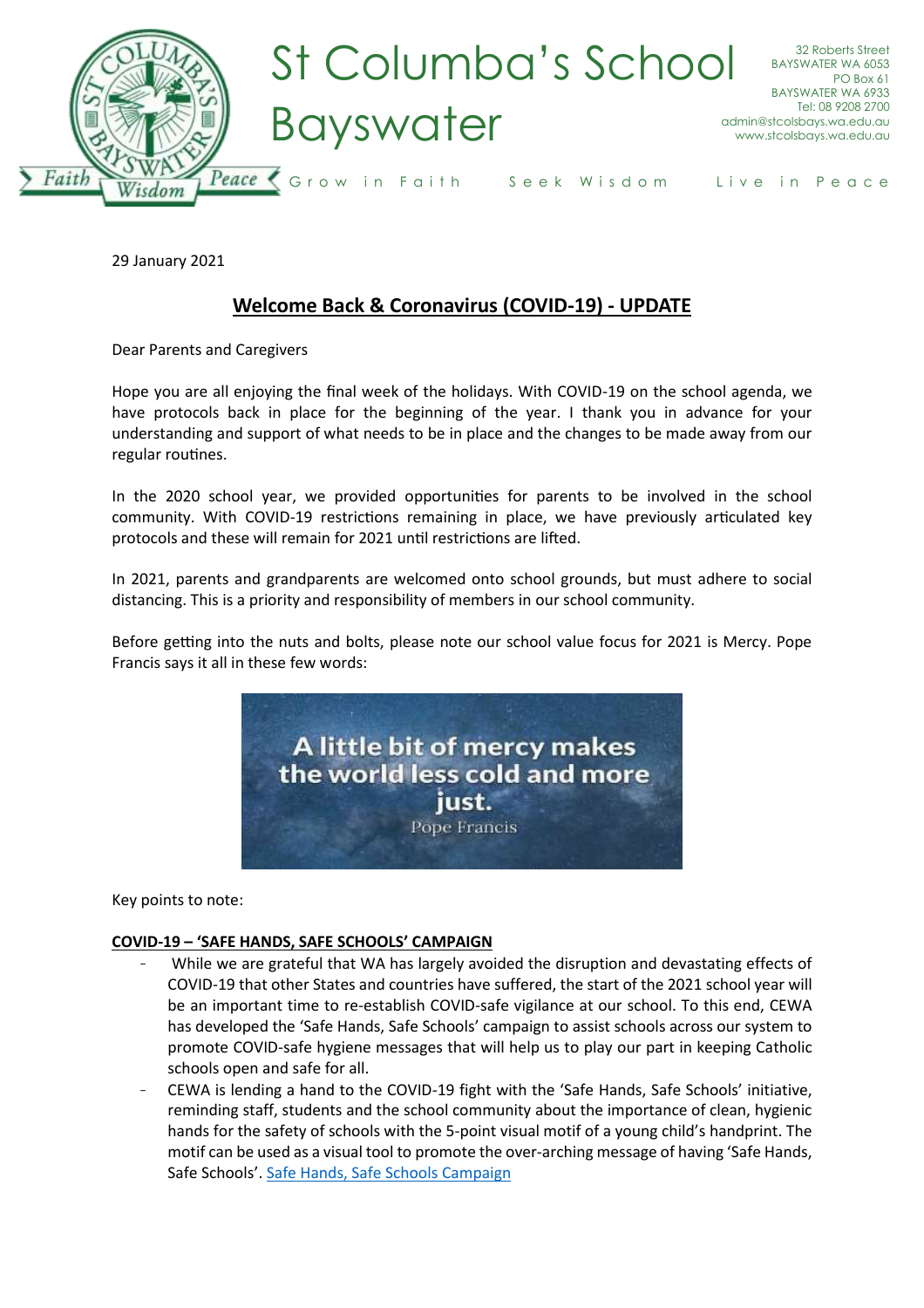## **Book Lists/Bulk Orders**

- All bulk orders from Year 1 to Year 6 will be delivered directly to school. These will be used within the classrooms throughout the year.
- If you have misplaced the information regarding payments of the Booklists, please contact Lisa in the front office. Lisa's email is [lisa.slocum@cewa.edu.au.](mailto:lisa.slocum@cewa.edu.au)
- Pre-Kindergarten, Kindergarten and Pre-Primary material levies will be sent out to parents in the first few weeks of the year.

## **Parent Information Evenings**

- Parent evenings will be rescheduled for Week 2. Pre-Primary to Year 6 meetings will now be held on Wednesday 10 January.
- There will be two sessions (teacher presentations). Session 1 from 6.00 pm and a repeat Session 2 from 6.30 pm. These will be held in your child's classroom.
- We request only one parent attend the session. This will assist in reducing the number of people in each classroom.
- We will need to monitor the number of parents attending a session to ensure we remain within guidelines for social distancing.
- Teachers will send a message through Seesaw welcoming you to the new school year and Information Booklets will be out next Friday 5 February.
- If you have more than two children in PP-6, please note teachers will be available to catch-up with you if needed over the first few weeks of school.

#### **Parents Entering Classrooms: Protocols**

- Parents are permitted to enter the classrooms at the commencement of the school day, however due to COVID-19 restrictions based around social distancing, we strongly encourage parents to say their goodbyes at the door and allow students to enter the classrooms on their own. If parents choose to enter classrooms, teachers will monitor the number of people in the classrooms and parents may have to wait outside until numbers decrease (parents leave). Please don't be offended if you're asked to wait outside for we're only following the restrictions put in place by the government.
- Our students are our priority. Staff will work with parents and students to ensure they feel safe within the school environment;
- We acknowledge our younger children will transition differently to our older children. Gentleness and patience is the key, as whatever our children's needs are on the day, they will be met. We are confident with parents and children dropping in yesterday and today, anxiety levels will decrease significantly and the children will feel comfortable entering classrooms on the first day back next week. The children were resilient last year and 2021 will be no different;
- Parents with children in the ECE classes (Pre-Kindy, Kindy, Pre-Primary and Year 1) will obviously want to settle their children before departing. The above protocols will apply to the ECE classes and we request only one parent per family enter the classrooms.

We appreciate the excitement around the first few mornings hence we need to be respectful and gentle on each other and our children. As we know, our St Col's children are our number one priority.

#### **Assemblies**

- Assemblies will continue as per the 2020 school year. Year levels will present assembly items together.
- Parents and grandparents attending assemblies will be restricted to those of children presenting items and those receiving Merit Certificates.
- Parents will be notified by classroom teachers if their child is receiving a Merit Certificate.
- Social distancing will be required by parents and grandparents attending assemblies.
- Thank you in anticipation for your support of these protocols.